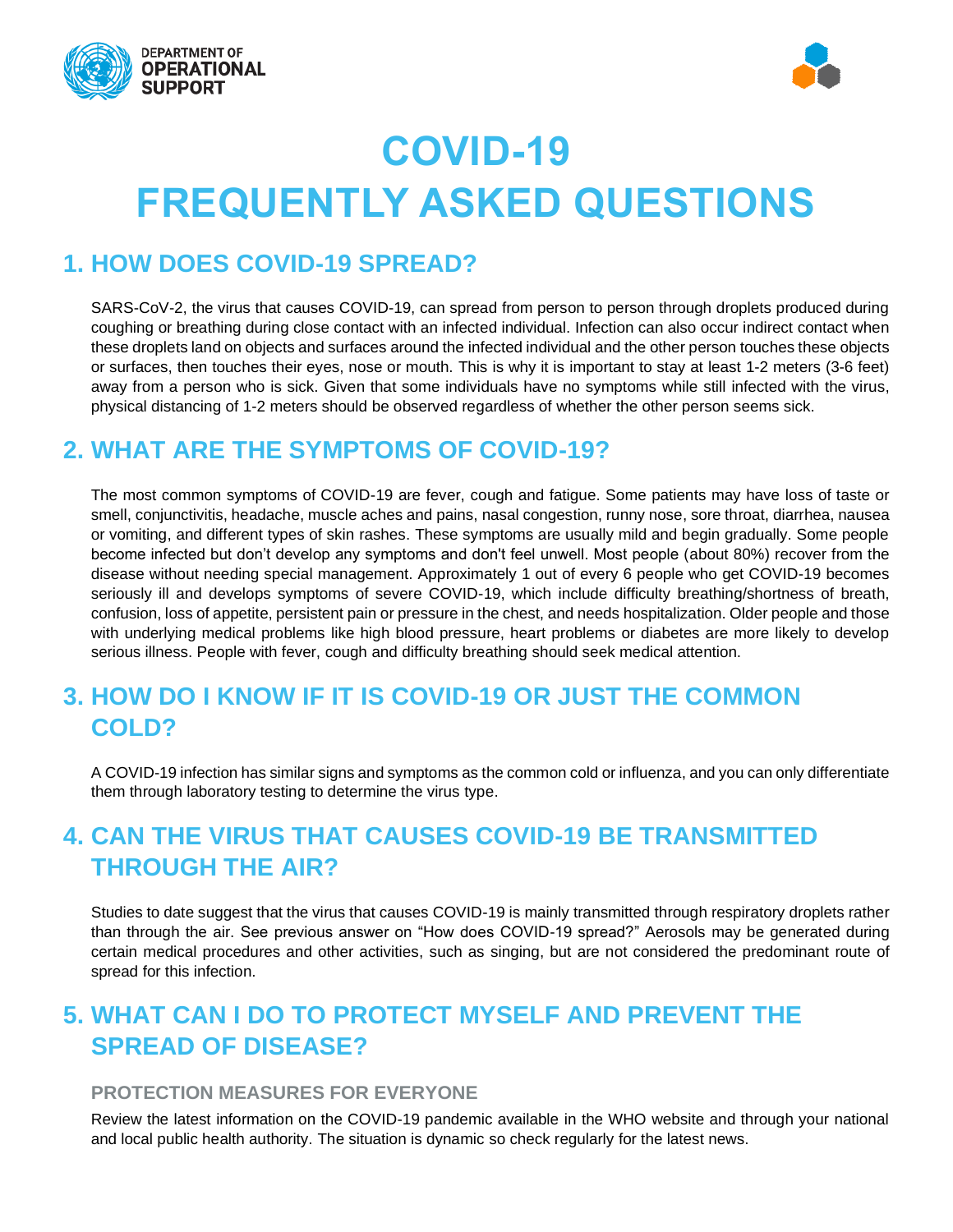

You can reduce your chances of being infected or spreading COVID-19 by taking the following precautions:

- Clean your hands regularly and thoroughly with an alcohol-based hand rub or wash them with soap and water. Washing your hands with soap and water or using alcohol-based hand rub kills viruses that may be on your hands.
- Maintain at least 1-2-meter (3-6 feet) distance between yourself and anyone who is coughing or sneezing. When someone coughs or sneezes, they spray small liquid droplets from their nose or mouth which may contain virus. If you are too close, you can breathe in the droplets, including the COVID-19 virus if the person coughing or sneezing has the disease.
- Follow physical distancing rules of at least 1-2-meter (3-6 feet) distance between yourself and others regardless of whether they are showing symptoms.
- Avoid touching your eyes, nose and mouth. Hands touch many surfaces and can pick up viruses. Once contaminated, your hands can transfer the virus to your eyes, nose or mouth. From there, the virus can enter your body and can make you sick.
- Make sure you and the people around you follow good respiratory hygiene. This means covering your mouth and nose with your bent elbow or tissue when coughing or sneezing, then disposing of the used tissue immediately. Droplets spread virus. By following good respiratory hygiene, you protect the people around you from viruses such as the common cold, flu and COVID-19.
- Stay home if you feel unwell. If you have a fever, cough and difficulty breathing, seek medical attention and call in advance. Follow the directions of your local health authority. National and local authorities will have the most up to date information on the situation in your area. Calling in advance will allow your health care provider to quickly direct you to the right health facility. This will also protect you and help prevent spread of viruses and other infections.
- Wear a mask for the duration of your illness and while you have symptoms.as source control to prevent onward spread of COVID-19 if you are infected.
- Wear a mask as part of the comprehensive public health measures targeted to prevent the spread of COVID-19 even if you do not have symptoms and/or are not infected.
- Keep up to date on the latest COVID-19 hotspots (cities or local areas where COVID-19 is spreading widely). If possible, avoid traveling to those places – especially if you are an older person or have diabetes, heart or lung disease, because you have a higher chance of catching COVID-19 in one of these areas.

#### **6. I AM WELL AND ASYMPTOMATIC. SHOULD I USE A MASK?**

The WHO advises that masks be used as part of a comprehensive package of control measures to prevent the further spread of COVID-19. Masks alone are not sufficient and should be used together with other practices outlined above. For more information, see the [WHO guidance on mask use in the context of COVID-19](https://apps.who.int/iris/rest/bitstreams/1319378/retrieve#:~:text=The%20World%20Health%20Organization%20(WHO,adequate%20protection%20or%20source%20control.) (last updated 1 December 2020).

# **7. SHOULD I WEAR A MASK WHILE EXERCISING?**

The WHO recommends that masks not be worn during vigorous physical activity. Please ensure a 1-2-meter distance from others when exercising and that there is adequate ventilation.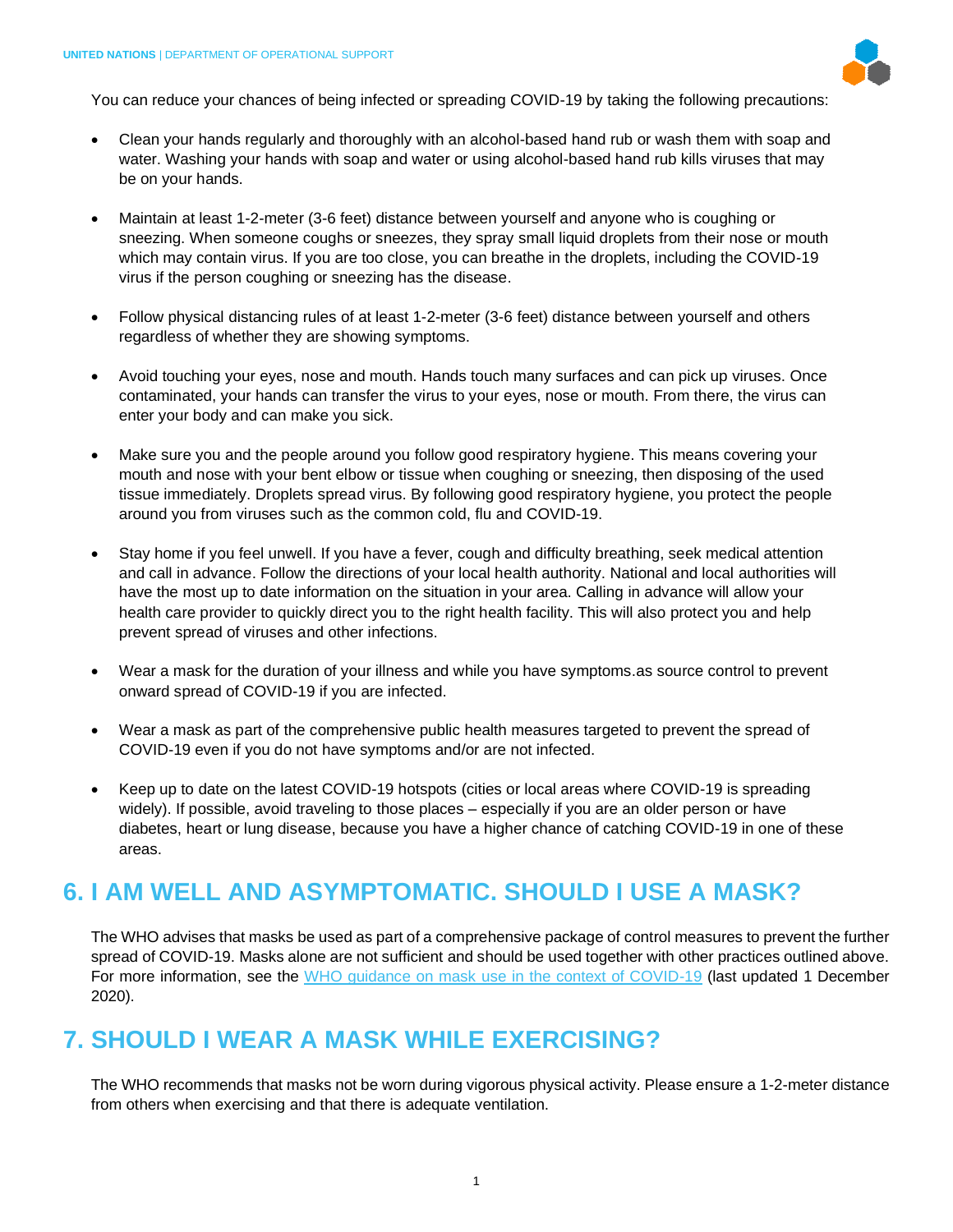

# **8. HOW LIKELY AM I TO CATCH COVID-19?**

The COVID-19 situation continues to evolve globally. To date, all countries and continents have reported cases. Make sure you are aware of the local situation in your country and duty station.

For more information, see<https://www.who.int/emergencies/diseases/novel-coronavirus-2019/situation-reports/>

# **9. ARE PREGNANT WOMEN MORE SUSCEPTIBLE TO THE COVID-19 VIRUS AND WILL IT HARM THE FETUS?**

The CDC states that, based on current information, it appears that pregnant women are at an increased risk of severe illness from COVID-19 and death.

# **10. WHAT IS THE RISK OF MY CHILD BECOMING SICK WITH COVID-19?**

All age groups, including neonates, can become infected with COVID-19. The same public health measures described in question 5 should be followed with the exception of children 5 years and under who are usually not required to wear masks, unless specific local requires mandate them, in which case they should be supervised.

#### **11. ARE THE SYMPTOMS OF COVID-19 DIFFERENT IN CHILDREN THAN IN ADULTS?**

The symptoms of COVID-19 are similar in children and adults. However, children with confirmed COVID-19 have generally presented with mild symptoms. Although children tend to have a milder disease, critical illness have been reported. A COVID-19 Multisystem Inflammatory Syndrome in Children (MIS-C) has also been described in children and adolescents.

#### **12. SHOULD I WORRY ABOUT COVID-19?**

COVID-19 should be taken seriously and vigilance is required. While illness due to COVID-19 infection is generally mild in most infected, it can cause serious illness: about 1 in every 5 people who catch it need hospital care. It is therefore quite normal for people to worry about how the COVID-19 outbreak will affect them and their loved ones.

We can channel our concerns into actions to protect ourselves, our loved ones and our communities. First and foremost among these actions is regular and thorough hand-washing, physical distancing, mask use and good respiratory hygiene. Secondly, keep informed and follow the advice of the local health authorities including any restrictions put in place on travel, movement and gatherings.

#### **13. WHO IS AT RISK OF DEVELOPING SEVERE ILLNESS?**

Those at most risk of severe illness are those aged 60 and above and those with underlying medical problems such as high blood pressure, heart and lung problems, diabetes, obesity ad cancer.

Although these groups are at highest risk, severe illness and death have been described even in those without these risk factors.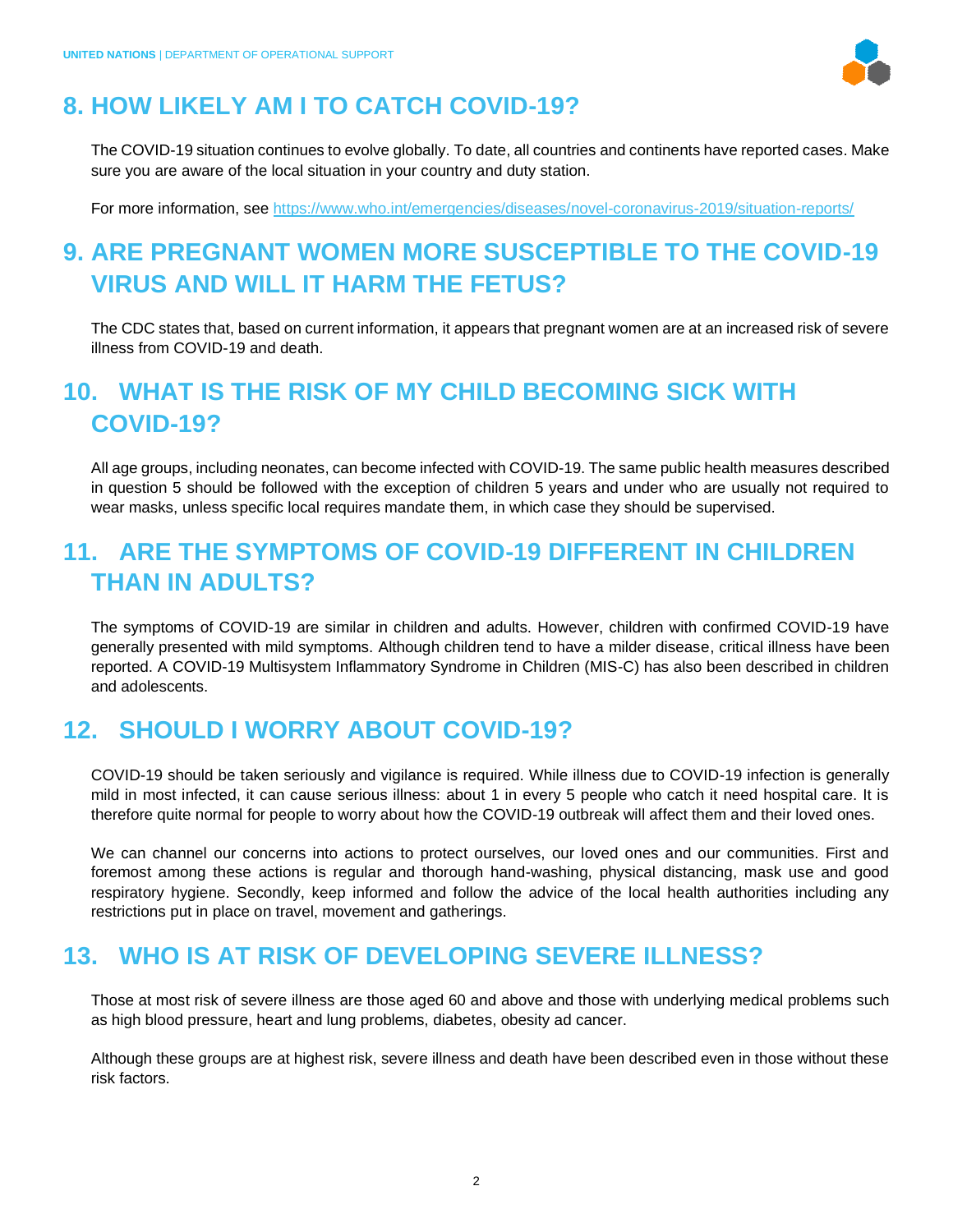

# **14. ARE ANTIBIOTICS EFFECTIVE IN PREVENTING OR TREATING COVID-19?**

Antibiotics are used to treat bacterial infections. Since COVID-19 is a virus, antibiotics are not indicated for the direct treatment. However, it may be required in some instances, such as for treating secondary bacterial infections.

# **15. ARE THERE ANY MEDICINES OR THERAPIES THAT CAN PREVENT COVID-19?**

There are currently no medicines or therapies that can prevent COVID-19. However, several therapies are being investigated.

#### **16. IS THERE A DRUG OR TREATMENT FOR COVID-19?**

Currently, most people will recover at home without any specific medications and treatments. For those who are severely ill, optimal supportive care. including oxygen and other respiratory support, may be required. Corticosteroids are indicated for those with severe or critical illness. Remdesivir, hydroxychloroquine, lopinavir/ritonavir and interferon have not been shown to be beneficial.

There are several ongoing clinical trials that include both western and traditional medicines to see if any other medications might be useful for COVID-19.

#### **17. IS THERE A VACCINE FOR COVID-19?**

Yes, there are vaccines that have been authorized for use against COVID-19. Please see [https://www.un.org/sites/un2.un.org/files/coronavirus\\_vaccinefaq.pdf](https://www.un.org/sites/un2.un.org/files/coronavirus_vaccinefaq.pdf) and the WHO website for more information and details on COVID-19 vaccines.

# **18. I AM LOOKING AFTER SOMEONE WHO IS ILL WITH SUSPECT OR CONFIRMED COVID-19. WHAT PRECAUTIONS SHOULD I TAKE?**

- You should limit the movement around the house of the individual who is ill and minimize shared space.
- Ensure shared spaces. like bathrooms and the kitchen, are well ventilated. One way to do this is by keeping the windows open. Clean and disinfect the bathroom and toilet surface at least once a day using regular household soap or detergent for cleaning and then disinfecting with a regular household disinfectant containing 0.5% sodium hypochlorite.
- Do not forget the importance of hand hygiene with alcohol-based hand-rub or soap and water (if hands are visibly soiled).
- Whenever possible, household members should stay in a different room or maintain a distance of at least 1-2 meters from the ill person.
- When helping care for the sick individual, wear a tightly fitted medical/surgical mask that covers your nose and mouth when in the same room as the infected individual. Make sure you are careful not to touch your mask. If your mask gets wet or dirty, it should be replaced. When removing a mask, it is important to throw it away and perform hand hygiene. Dispose of any material with respiratory secretions immediately after use.
- Ensure that the individual who is sick is also wearing a mask if tolerated as source control.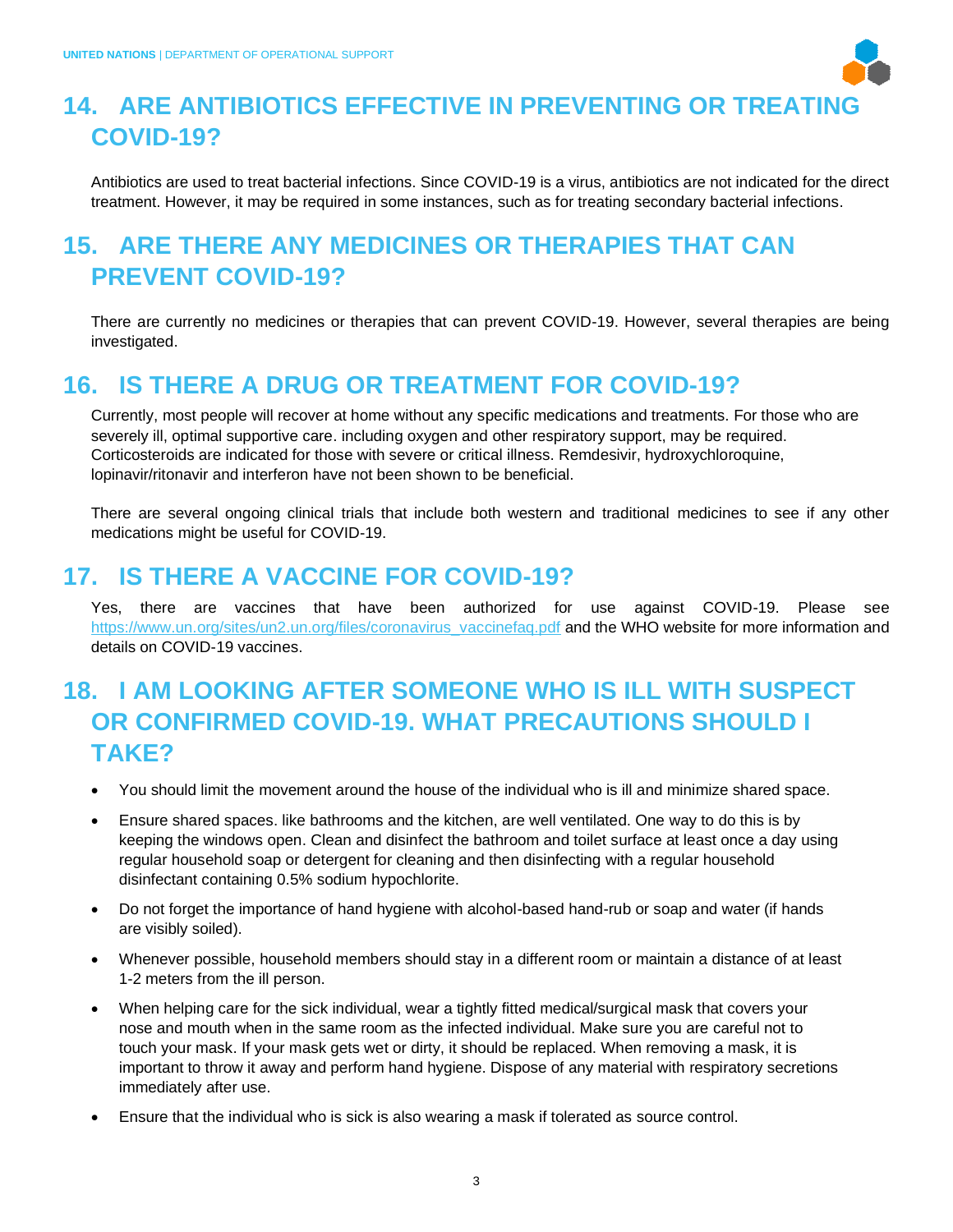

- Both the ill individual and you, as the caregiver, should perform hand hygiene after contact with respiratory secretions.
- If you are eligible for COVID-19 vaccination, please proceed with getting vaccinated.

#### **19. HOW LONG IS THE INCUBATION AND TRANSMISSION PERIOD FOR COVID-19?**

The "incubation period" means the time between catching the virus and beginning to have symptoms of the disease. Most estimates of the incubation period for COVID-19 range from 1-14 days, most commonly around five days. The transmission period refers to the period where you can spread infection to someone else which is currently 48 hours before symptom onset to 14 days after symptom resolution, or date of test in those who were asymptomatic.

#### **20. CAN HUMANS BECOME INFECTED WITH COVID-19 FROM AN ANIMAL SOURCE?**

Possible animal sources of COVID-19 have not yet been confirmed though are postulated. To protect yourself, such as when visiting live animal markets, avoid direct contact with animals and surfaces in contact with animals. Ensure good food safety practices at all times. Handle raw meat, milk or animal organs with care to avoid contamination of uncooked foods and avoid consuming raw or undercooked animal products.

# **21. HOW LONG DOES THE VIRUS SURVIVE ON SURFACES?**

It is not certain how long the virus that causes COVID-19 survives on surfaces, but it seems to behave like other coronaviruses. Studies suggest that coronaviruses (including preliminary information on the COVID-19 virus) may persist on surfaces for a few hours or up to several days. This may vary under different conditions (e.g. type of surface, temperature or humidity of the environment).

If you think a surface may be infected, clean it with simple disinfectant to kill the virus and protect yourself and others. Cleaning your hands with an alcohol-based hand rub or washing them with soap and water is very important. Avoid touching your eyes, mouth, or nose.

#### **22. HOW CAN I GET TESTED FOR COVID-19?**

**If you are well, testing is not recommended.** If you are experiencing symptoms of COVID-19, you should immediately isolate yourself from others. Call your local UN clinic/medical facility to inform them of your condition and relevant travel/exposure history. If you have been identified as a close contact of a case by the local Ministry of Health or WHO, please also indicate this. From here you will be advised if a medical assessment is necessary and how to get tested.

# **23. WHAT ALTERNATIVES DO I HAVE IF THERE ARE NO HAND SANITIZERS AVAILABLE? CAN I USE OTHER ALCOHOL LIKE ETHYL OR LIQUOR?**

If hand sanitizers are not available, hand washing with soap and water is recommended. Liquor is not effective against coronavirus. For an alcohol-based hand rub to be effective, it must have a minimum alcohol content of 60%.

#### **24. CAN PEOPLE WHO RECOVER FROM COVID-19 BE INFECTED AGAIN?**

While uncommon to date, there are cases of re-infection with COVID-19 in literature, though they are uncommon.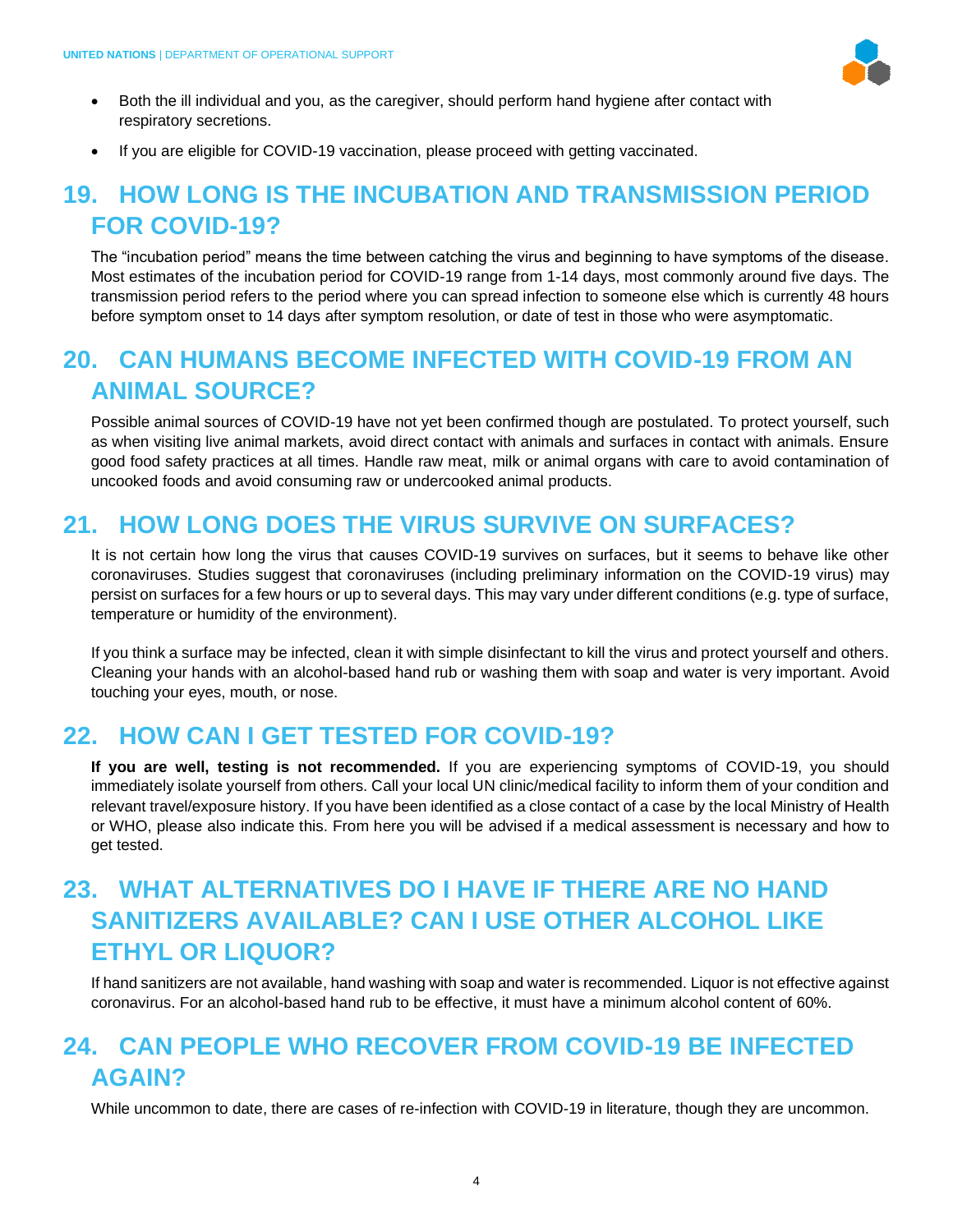

# **25. IS IT SAFE TO RECEIVE A PACKAGE FROM AN AREA WHERE COVID-19 HAS BEEN REPORTED?**

Yes. The likelihood of an infected person contaminating commercial goods is low and the risk of catching the virus that causes COVID-19 from a package that has been moved, travelled, and exposed to different conditions and temperatures is also low.

# **26. IS THERE A CONNECTION BETWEEN COVID -19 AND ENVIRONMENT TEMPERATURE?**

It does not seem likely that temperature changes impact or have any connection with COVID-19. COVID-19 cases have been seen in all seasons and all countries and continents in the world.

### **27. CAN I CATCH THE VIRUS FROM BEING IN AN ENCLOSED SPACE (I.E. BUS, SUBWAY) IN CLOSE PROXIMITY TO SOMEONE WHO DOESN'T HAVE RESPIRATORY SYMPTOMS?**

Since the virus is transmitted through respiratory droplets, the risk of catching it from somebody who is asymptomatic, even a contact of a confirmed COVID-19 case, is low. However, in light of the pandemic, everyone should maintain physical distancing, which means keeping at least 1-2 meters away from others, avoiding mass gatherings and areas with large numbers of people, wearing a mask and practicing frequent hand washing and/or hand sanitizing according to the recommendation.

## **28. SHOULD I START AVOIDING PEOPLE OF ASIAN DESCENT AND THEIR BUSINESSES?**

The virus can affect anyone regardless of nationality, race and color. The Organization will not tolerate discrimination and encourages everyone to promote culturally appropriate and empathetic community engagement, detect and rapidly respond to negative public perceptions and counter misinformation.

#### **29. WHEN SHOULD WE IDENTIFY OURSELVES AS "BEING SICK" AND STAY AT HOME?**

If you have any COVID-19 symptoms, you should stay home. If you are not sure, then stay home until you have been cleared to come to work by a medical professional.

# **30. MY COLLEAGUE IS SICK BUT HE/SHE INSISTS THAT IT IS JUST THE COMMON COLD AND IS RELUCTANT TO WORK FROM HOME. WHAT STEPS CAN WE TAKE TO ENFORCE "STAYING AT HOME WHEN NOT WELL" AMONGST STAFF?**

At this time, the SARS-CoV-2 virus is the predominant virus circulating in the world. . Managers should encourage any staff member with cold or flu-like symptoms to arrange for sick leave and stay home until well. Supervisors are also encouraged to exercise flexibility in terms of using remote working arrangements if the staff member would like to limit their contact with others and work from home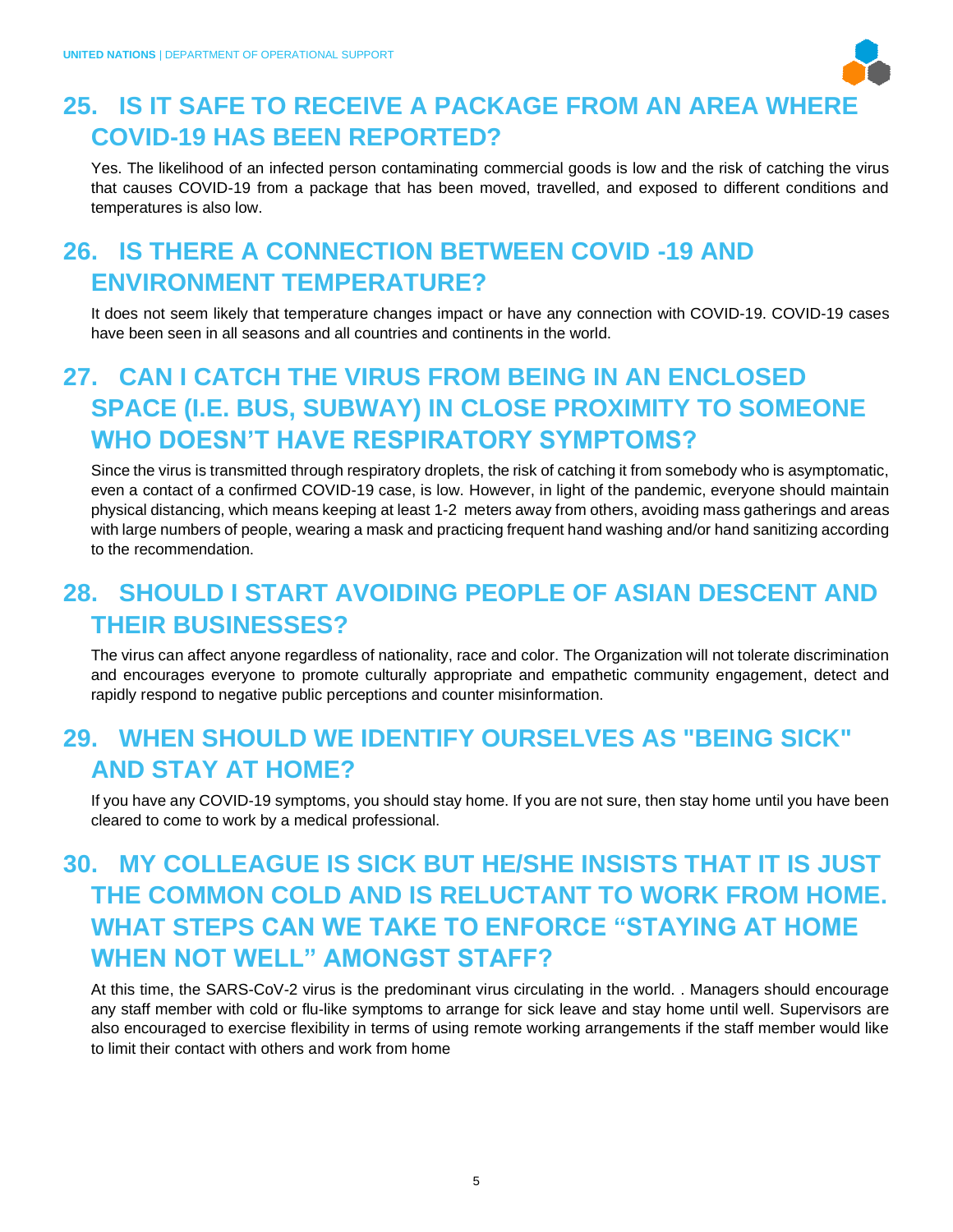

#### **31. WHAT CAN WE DO IF WE DON'T HAVE ANY HAND SANITIZERS IN THE OFFICE BUILDING?**

You should contact the Facilities Management Service of your local UN duty station, organization or the building administration to procure this.

# **32. DOES THE UN HAVE ANY SPECIFIC GUIDELINES FOR MEETING / MASS GATHERING ORGANIZERS AND PARTICIPANTS DURING THE COVID-19 OUTBREAK?**

- For meetings during the COVID-19 outbreak, the Division of Healthcare Management and Occupational Safety and Health (DHMOSH) has prepared guidelines for meeting [organizers](https://hr.un.org/sites/hr.un.org/files/Coronavirus_MeetingGuideOrganisersGlobal_2020-02_24_0.pdf) and [participants](https://hr.un.org/sites/hr.un.org/files/Coronavirus_MeetingGuideParticipantsGlobal_2020-02_26_0.pdf) which are available in the UN HR portal. UN offices should use these global guidelines to develop local ones in accordance with host country legislation.
- The WHO has also released an [interim guidance](https://hr.un.org/sites/hr.un.org/files/WHO-2019-nCoV-POEmassgathering-2020%20ENG_0.pdf) with key planning recommendations for mass gatherings in the context of the current COVID-19 outbreak.

# **33. I PLAN TO TRAVEL TO / HAVE A MEETING IN COUNTRIES OR TERRITORIES CURRENTLY EXPERIENCING LOCAL TRANSMISSION OF COVID-19. SHOULD I CANCEL THIS TRAVEL/MEETING?**

For all official travel, UN managers and/or UN personnel undertake a risk assessment to evaluate the criticality of the proposed travel balanced against the risks to the traveller for any travel to or meetings in affected areas experiencing ongoing transmission of COVID-19. This includes risks posed by both medical issues and evolving travel/border restrictions enacted by states parties.

- Please be aware that local authorities may begin to implement travel restrictions and health screening measures for travellers entering or exiting the country. All UN personnel who are planning to travel should check with the destination countries' embassy, consulate, or Ministry of Health and keep up to date with local health advice before and during your travel. You should also comply with any screening measures put in place by local authorities.
- As the outbreak evolves, it can be difficult to predict the situation globally, and it would be prudent to make contingency arrangements should the need arise. Feel free to consult us further at dos-dhmoshpublic-health@un.org as needed.

# **34. WHAT IS THE PROTOCOL FOR STAFF MEMBERS RETURNING TO WORK AFTER VISITING COVID-19 AFFECTED COUNTRIES (I.E., THOSE WITH ONGOING TRANSMISSION)?**

- If you have just returned from an affected area, unless superseded by local authorities, a 14-day quarantine is required and you should self-monitor for symptoms for 14 days after travel.
- During that period, you should immediately seek medical attention should you develop any signs and symptoms, such as shortness of breath or cough.
- Remember to share your previous travel history with your health care provider and make every effort to inform them by phone prior to visiting a medical facility and wear a medical mask when you seek medical care.
- You should only return to work when you are well and completely free of symptoms.